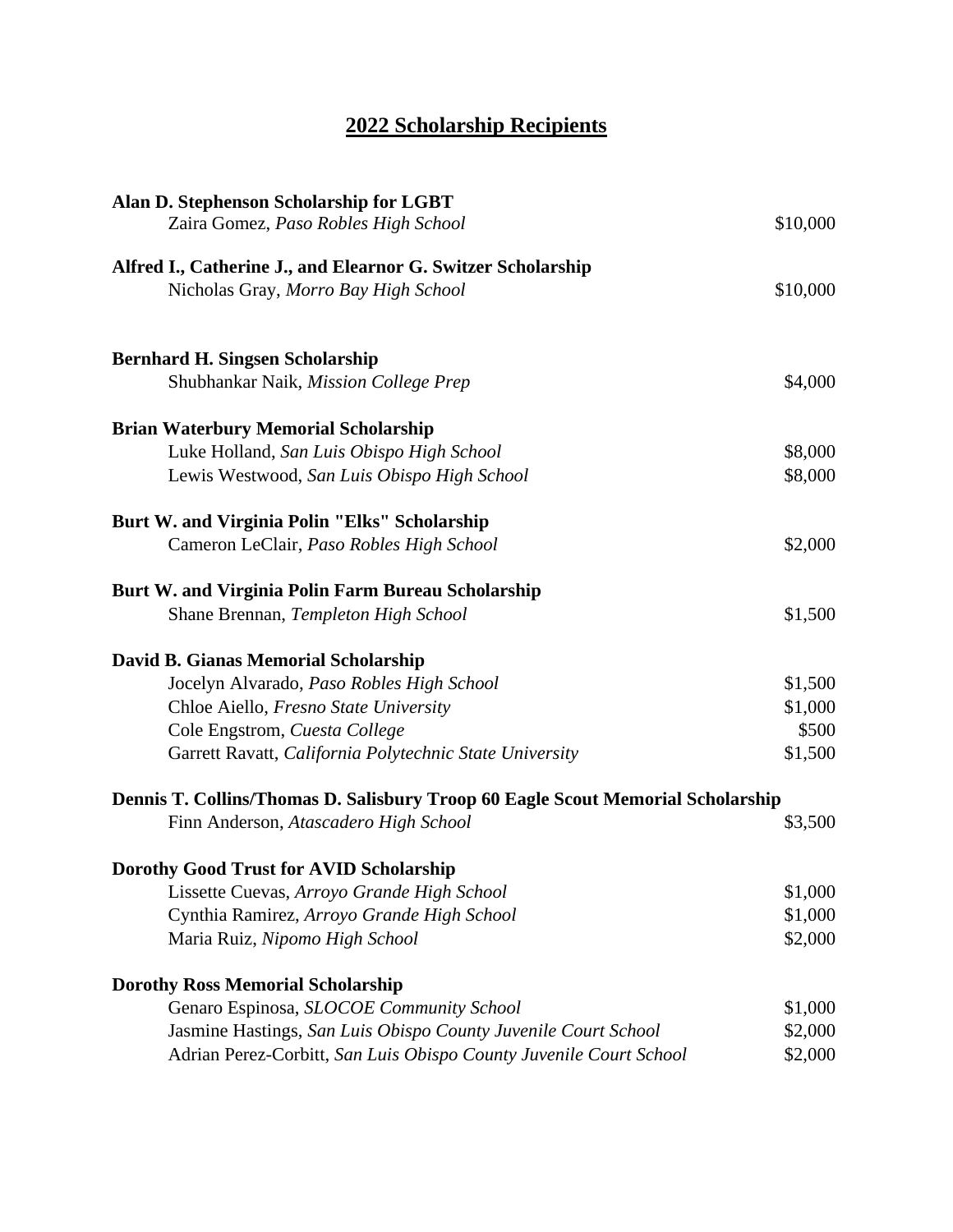| <b>Douglas De Gross Automotive Studies</b>                |          |
|-----------------------------------------------------------|----------|
| Julian Lorenzo Diaz, Nipomo High School                   | \$2,000  |
| <b>Gary Grossman Scholarship for LGBT</b>                 |          |
| Ava Hughes, Paso Robles High School                       | \$3,000  |
| <b>Gary Paul Piantanida Scholarship</b>                   |          |
| Gautam Naik, Mission College Prep                         | \$12,000 |
| Rayvin Wulfing, Paso Robles High School                   | \$12,000 |
| <b>Helen and Ronald Dunin Legacy Scholarship</b>          |          |
| Daniela Mejia Pille, Arroyo Grande High School            | \$12,000 |
| Angel Flores Rodriguez, Arroyo Grande High School         | \$12,000 |
| <b>Ian Purdon Memorial Scholarship</b>                    |          |
| Jack Krill, San Luis Obispo High School                   | \$1,000  |
| <b>Jennifer Thoma Memorial Ballet Scholarship</b>         |          |
| Caterina Terrizzi, Templeton High School                  | \$2,500  |
| <b>John and Barbara Wolcott Memorial Scholarship</b>      |          |
| Diego Ortega, Paso Robles High School                     | \$4,000  |
| Lesly Palomino Plazola, Arroyo Grande High School         | \$4,000  |
| Daniela Ruelas Lomeli, Arroyo Grande High School          | \$4,000  |
| John and Yvone Hsu Edmisten, Allan Voigt M.D. Scholarship |          |
| Kai Winstead Leroy, San Luis Obispo High School           | \$2,500  |
| <b>John S. Renner Memorial Scholarship</b>                |          |
| Anonymous                                                 | \$2,000  |
| <b>Justin McCutcheon Memorial Scholarship</b>             |          |
| Alexa Burdick, Central Coast New Tech High                | \$1,000  |
| <b>Kelly A. McAdams Scholarship</b>                       |          |
| Colin Guan, Mission College Prep                          | \$10,000 |
| <b>Kiwanis Club of San Luis Obispo</b>                    |          |
| Michaela Warnke, San Luis Obispo High School              | \$2,500  |
|                                                           |          |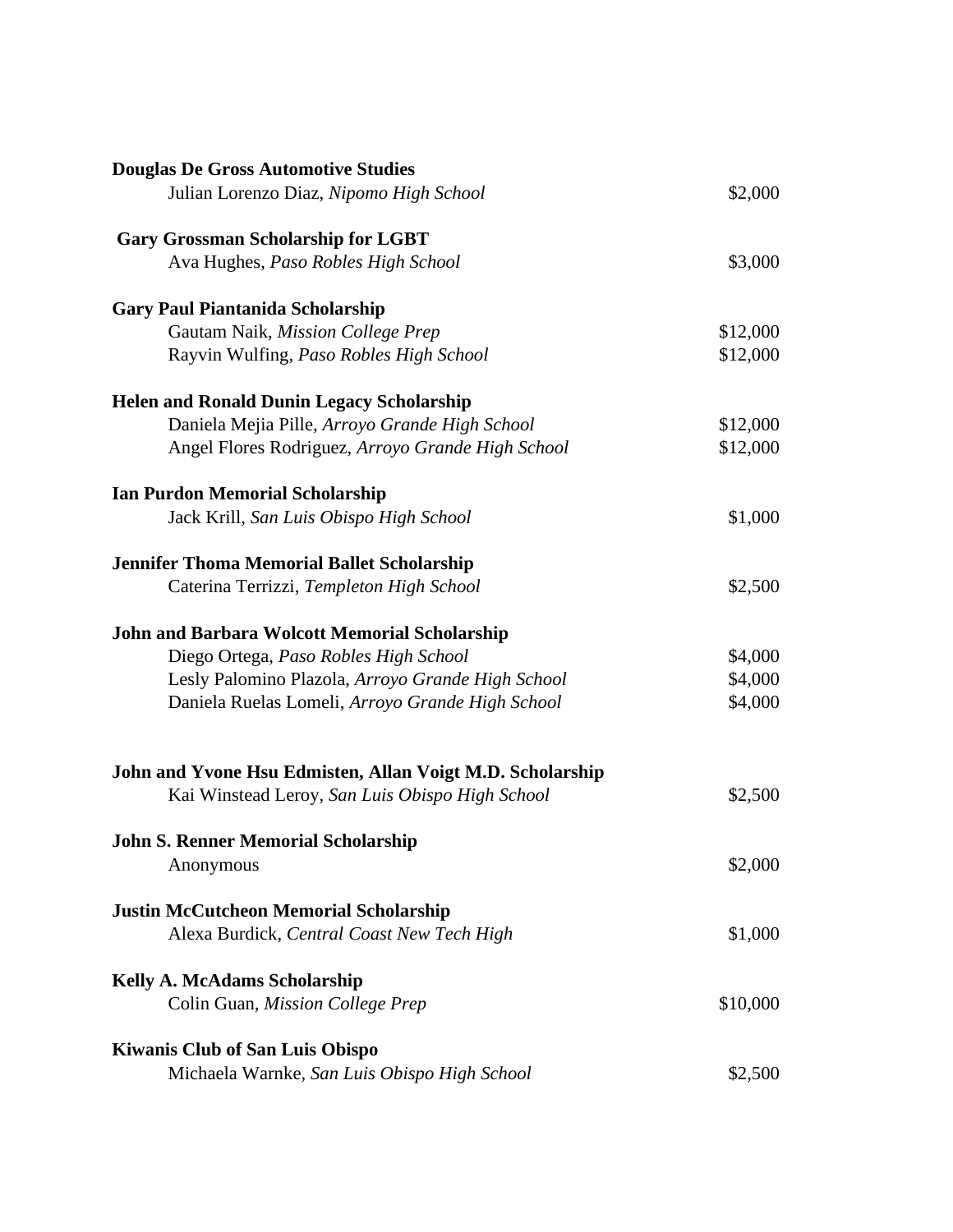| Lee Jeberjhan Memorial Golf Scholarship                     |          |
|-------------------------------------------------------------|----------|
| Beryln Ellsworth, San Luis Obispo High School               | \$2,000  |
| Jack Tsau, San Luis Obispo High School                      | \$2,000  |
| <b>Marion C. and Mark W. Wilson Nursing Scholarship</b>     |          |
| Dayana Silva, Nipomo High School                            | \$12,000 |
| <b>Maureen "Mo" Clancy Memorial Scholarship</b>             |          |
| Mariana Perez, Templeton High School                        | \$3,000  |
| <b>Richard J. Weyhrich Leadership Award</b>                 |          |
| Jannah Al Defaaei, Coast Union High School                  | \$4,000  |
| Helia Bushong, Templeton High School                        | \$4,000  |
| Amber Cummings, Morro Bay High School                       | \$4,000  |
| Lissette Cuevas, Arroyo Grande High School                  | \$4,000  |
| Louis DiModica, Nipomo High School                          | \$4,000  |
| Killian Fegley, Central Coast New Tech High                 | \$4,000  |
| Malia Gaviola, Paso Robles High School                      | \$4,000  |
| Colin Guan, San Luis Obispo High School                     | \$4,000  |
| Claire Haslett, Mission College Prep                        | \$4,000  |
| Casey Jones, Atascadero High School                         | \$4,000  |
| Cameron LeClair, Paso Robles High School                    | \$4,000  |
| Esmeralda Mendoza, Shandon High School                      | \$4,000  |
| Sadie Richert, San Luis Obispo Classical Academy            | \$4,000  |
| Angel Flores Rodriguez, Arroyo Grande High School           | \$4,000  |
| <b>Riggs Family Scholarship</b>                             |          |
| Emily Neri, Paso Robles High School                         | \$6,000  |
| San Luis Obispo County Bar Association Scholarship (SLOCBA) |          |
| Asusena Uribe, Paso Robles High School                      | \$2,000  |
| <b>Sandra Ferris Scholarship</b>                            |          |
| Caroline St. Martin, Paso Robles High School                | \$10,000 |
| <b>Sera Day Coryell Nursing Education Scholarship</b>       |          |
| Lainey Callahan, Paso Robles High School                    | \$1,000  |
| Kevin Lopez Carpio, Arroyo Grande High School               | \$1,000  |
| Ashlyn Estes, Templeton High School                         | \$1,000  |
| Claire Haslett, Mission College Prep                        | \$2,000  |
| <b>The Garris Family Scholarship</b>                        |          |
| Molli Nicholds, Paso Robles High School                     | \$8,000  |